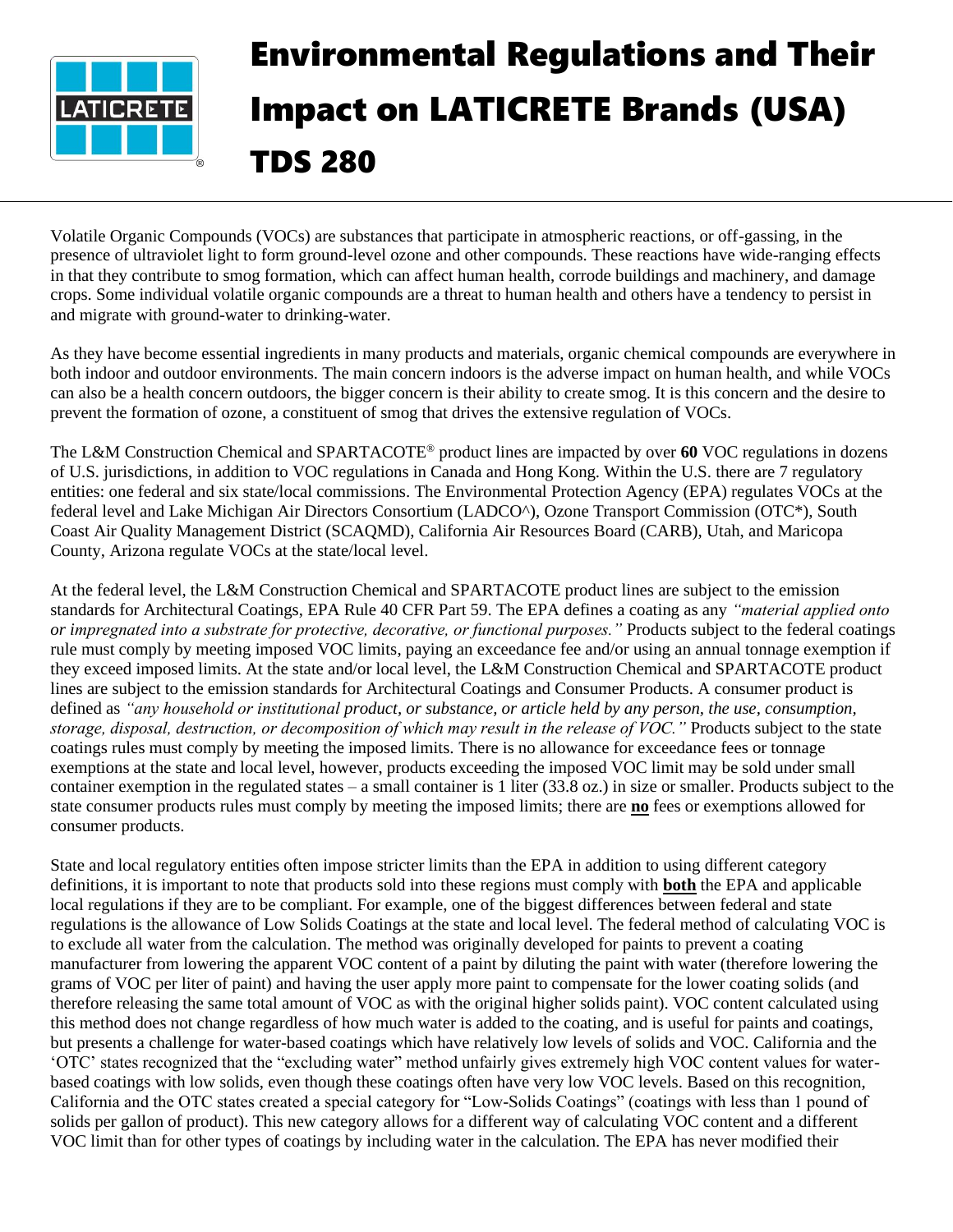Architectural Coatings regulation to accommodate the majority of Low Solids Coatings (i.e. water-based penetrating sealers).

Water-based penetrating sealers are subject to federal VOC limits based on VOC content excluding water, and state and local limits based on VOC content including water, so long as they meet the requirement of a Low Solids Coating. In addition to states recognizing Low Solids Coatings as a VOC category, SCAQMD Rule 1113 was amended to allow for Low Solids Coatings as a means to gain LEED points. The VOC limit for Low Solids Coatings in LEED v4 Credit Low Emitting Materials is 120 g/L including water. LATICRETE® Tile and Stone Installation, Masonry Veneer Installation System (MVIS™), and LATICRETE® SUPERCAP® products are not subject to these VOC regulations.

Beyond the USA, the L&M Construction Chemical and SPARTACOTE product lines are subject to the emission standards for Architectural Coatings in Canada and both Architectural Coatings and Consumer Products in Hong Kong. In Canada, products that do not meet the imposed VOC limit may be sold under a Small Container Exemption, but only if the material is a Low Solids Coating and even then, only specific types of coatings are allowed under the exemption. In Hong Kong, regulated products must comply with the imposed VOC limit, there are no allowable exemptions.

\*OTC states include Connecticut, Delaware, Maine, Maryland, Massachusetts, New Hampshire, New Jersey, New York, Pennsylvania, Rhode Island, Vermont, Virginia and Washington DC.

^ LADCO states include Illinois, Indiana, Michigan, Ohio, and Wisconsin

The following are regulations in place at the time of updating this document. This information is based on our current knowledge of the subject that LATICRETE believes to be reliable. However, LATICRETE makes no warranties express or implied as to its accuracy or validity at the present time. It is the responsibility of the user to take the necessary additional measures to ensure that uses of the product(s) comply with all applicable regulatory requirements.

| <b>Item Number</b>                              | Description                                                      | Packaging                                            | <b>State</b><br>Restrictions | County<br>Restrictions | City<br>Restrictions |
|-------------------------------------------------|------------------------------------------------------------------|------------------------------------------------------|------------------------------|------------------------|----------------------|
| 8-10-255-1070<br>8-10-255-1071                  | L&M™ CURE R                                                      | 5 gal. (19 L)<br>55 gal (209 L)                      | None                         | (d)                    | None                 |
| 8-10-256-1079<br>8-10-256-1077                  | <b>L&amp;M CURE R2</b>                                           | 5 gal. (19 L)<br>55 gal (209 L)                      | None                         | (d)                    | None                 |
| 8-13-301-1021<br>8-13-301-1018<br>8-13-301-1019 | <b>L&amp;M DRESS &amp;</b><br><b>SEAL</b>                        | 1 gal. $(3.8 L)$<br>5 gal. (19 L)<br>55 gal (209 L)  | (a)                          | (b)                    | (c)                  |
| 8-13-302-1026<br>8-13-302-1024<br>8-13-302-1023 | <b>L&amp;M DRESS &amp;</b><br>SEAL <sub>30</sub>                 | 1 gal. (3.8 L)<br>5 gal. (19 L)<br>55 gal (209 L)    | (a)                          | (b)                    | (c)                  |
| 8-13-305-1036<br>8-13-305-1035                  | <b>L&amp;M DRESS &amp;</b><br><b>SEAL WB</b>                     | 5 gal. (19 L)<br>55 gal (209 L)                      | (i)                          | (d)                    | None                 |
| 8-13-303-1030<br>8-13-303-1028                  | L&M DRESS &<br><b>SEAL WB30</b>                                  | 5 gal. (19 L)<br>55 gal (209 L)                      | (i)                          | (d)                    | None                 |
| 8-13-323-1528<br>8-13-323-1529                  | L&M DRESS &<br><b>SEAL WB25</b>                                  | 5 gal. (19 L)<br>55 gal (209 L)                      | None                         | (d)                    | None                 |
| 8-13-307-1043<br>8-13-307-1044<br>8-13-307-1045 | <b>L&amp;M LUMISEAL</b><br><b>PLUS</b>                           | 1 gal. $(3.8 L)$<br>5 gal. (19 L)<br>55 gal. (209 L) | (a)                          | (b)                    | (c)                  |
| 9105-0005-2                                     | <b>SPARTACOTE</b><br><b>FLEX SBTM</b><br>Clear Part A            | 5 gal. (19 L)                                        | (h)                          | (g)                    | None                 |
| 9106-0005-2                                     | SPARTACOTE<br><b>FLEX SB</b><br>Clear Part B                     | 5 gal. (19 L)                                        | (h)                          | (g)                    | None                 |
| 9100-0002-2                                     | SPARTACOTE®<br><b>FLEX SBTM</b><br>Clear 2 gal. Kit              | 2 gal. (7.6 L)                                       | (h)                          | (g)                    | None                 |
| 9114-0375-2                                     | <b>SPARTACOTE</b><br>FLEX SB Short<br>Filled Part A              | 3.75 gal. (14.2 L)                                   | (h)                          | (g)                    | None                 |
| 9115-0002-2                                     | <b>SPARTACOTE</b><br><b>FLEX SB Short</b><br>Filled<br>2 gal Kit | 2 gal. (7.6 L)                                       | (h)                          | (g)                    | None                 |
| 9119-0005-2                                     | SPARTACOTE<br>FLEX SB Pigment<br>Part B                          | 5 gal. (19 L)                                        | (h)                          | (g)                    | None                 |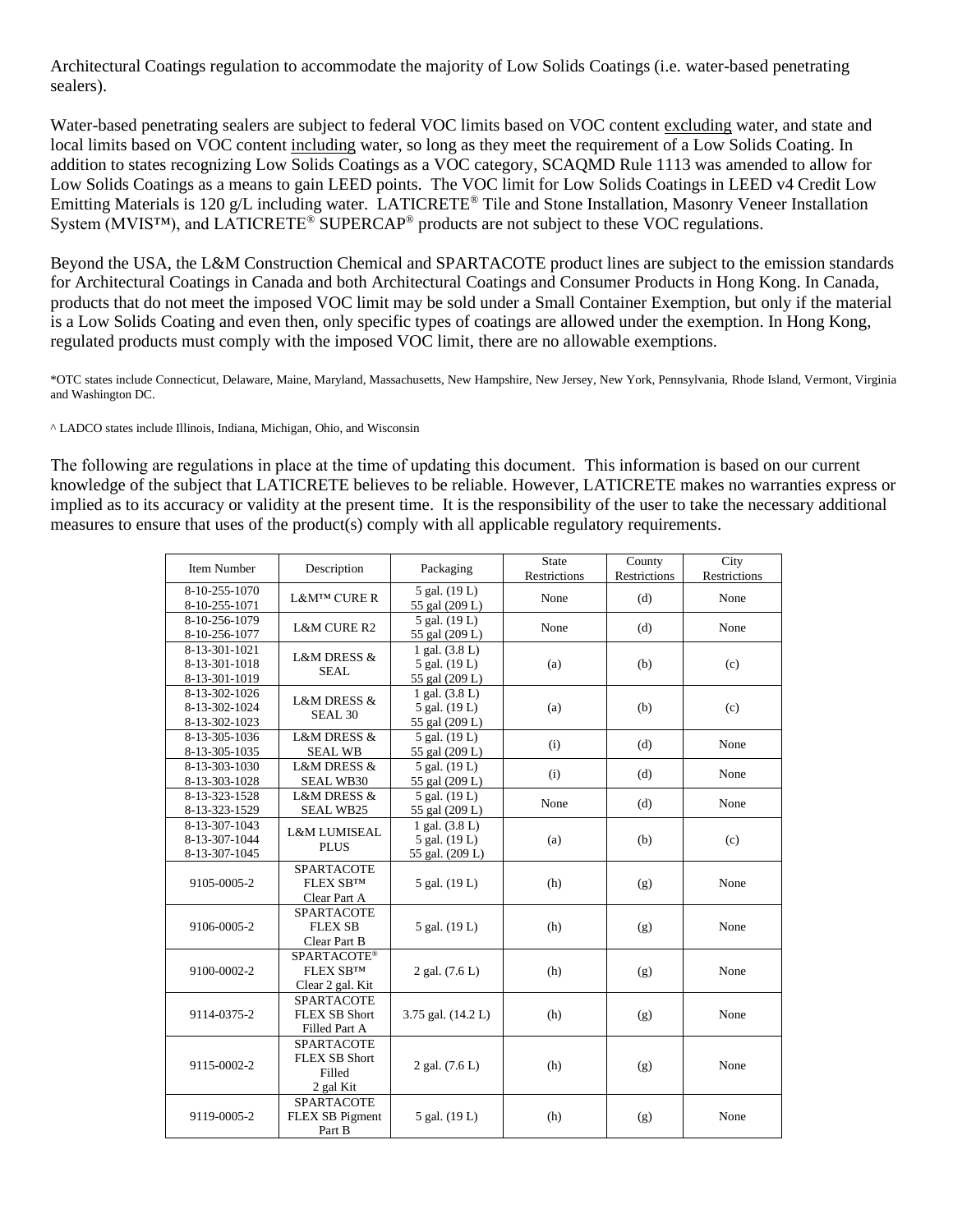| Item Number                                                                                                                                                                                                                           | Description                                                           | Packaging      | <b>State</b><br><b>Restrictions</b> | County<br><b>Restrictions</b> | City<br><b>Restrictions</b> |
|---------------------------------------------------------------------------------------------------------------------------------------------------------------------------------------------------------------------------------------|-----------------------------------------------------------------------|----------------|-------------------------------------|-------------------------------|-----------------------------|
| 9118-0005-3<br>9118-0005-4<br>9118-0005-5<br>9118-0005-6<br>9118-0005-7<br>9118-0005-8<br>9118-0005-9<br>9118-0005-10<br>9118-0005-11<br>9118-0005-12<br>9118-0005-13<br>9118-0005-14<br>9118-0005-15<br>9118-0005-16<br>9118-0005-17 | <b>SPARTACOTE</b><br>FLEX SB Pre-<br>Pigmented Part A<br>(All Colors) | 5 gal. (19 L)  | (h)                                 | (g)                           | None                        |
| 9123-0002-16                                                                                                                                                                                                                          | <b>SPARTACOTE</b><br><b>FLEX SB Safety</b><br>Red 2 gal. Kit          | 2 gal. (7.6 L) | (h)                                 | (g)                           | None                        |
| 9120-0002-2                                                                                                                                                                                                                           | <b>SPARTACOTE</b><br><b>FLEX SB Safety</b><br>Yellow 2 gal. Kit       | 2 gal. (7.6 L) | (h)                                 | (g)                           | None                        |
| 9126-0002-10                                                                                                                                                                                                                          | <b>SPARTACOTE</b><br><b>FLEX SB White</b><br>2 gal. Kit               | 2 gal. (7.6 L) | (h)                                 | (g)                           | None                        |
| 9111-0005-2                                                                                                                                                                                                                           | <b>SPARTACOTE</b><br><b>FLEX SB Low</b><br>Gloss Part A               | 5 gal. (19 L)  | (h)                                 | (g)                           | None                        |
| 9112-0005-2                                                                                                                                                                                                                           | <b>SPARTACOTE</b><br><b>FLEX SB Low</b><br>Gloss Part B               | 5 gal. (19 L)  | (h)                                 | (g)                           | None                        |
| 9110-0002-2                                                                                                                                                                                                                           | <b>SPARTACOTE</b><br><b>FLEX SB Low</b><br>Gloss Kit                  | 2 gal. (7.6 L) | (h)                                 | (g)                           | None                        |

**(a)** includes Colorado, Connecticut, Delaware, Illinois, Indiana, Maine, Maryland, Massachusetts, New Hampshire, New Jersey, New York, Ohio, Pennsylvania, Rhode Island, Washington DC

**(b)** includes Maricopa County (AZ), Alameda County (CA), Butte County (CA), Colusa County (CA), Contra Costa County (CA), El Dorado County (CA), Fresno County (CA), Imperial County (CA), Kern County (CA), Kings County (CA), Los Angeles County (CA), Madera County (CA), Marin County (CA), Merced County (CA), Monterey County (CA), Napa County (CA), Orange County (CA), Placer County (CA), Riverside County (CA), Sacramento County (CA), San Bernardino County (CA), San Benito County (CA), San Diego County (CA), San Francisco County (CA), San Joaquin County (CA), San Luis Obispo County (CA), San Mateo County (CA), Santa Barbara County (CA), Santa Clara County (CA), Santa Cruz County (CA), Shasta County (CA), Solano County (CA), Sonoma County (CA), Stanislaus County (CA), Sutter County (CA), Tehama County (CA), Tulare County (CA), Ventura County (CA), Yolo County (CA), Yuba County (CA), Box Elder County (UT), Cache County (UT), Davis County (UT), Chesterfield County (UT), Salt Lake County (UT), Tooele County (UT), Utah County (UT), Weber County (UT), Arlington County (VA), Botetourt County (VA), Charles City County (VA), Chesterfield County (VA), Fairfax County (VA), Frederick County (VA), Gloucester County (VA), Hanover County (VA), Henrico County (VA), Isle of Wight County (VA), James City County (VA), Loudoun County (VA), Prince George County (VA), Prince William County (VA), Roanoke County (VA), Stafford County (VA), Spotsylvania County (VA), York County (VA)

**(c)** includes Alexandria City (VA), Chesapeake City (VA), Colonial Heights City (VA), Fairfax City (VA), Falls Church City (VA), Fredericksburg City (VA), Hampton City (VA), Hopewell City (VA), Manassas City (VA), Manassas Park City (VA), Newport News City (VA), Norfolk City (VA), Petersburg City (VA), Poquoson City (VA), Portsmouth City (VA), Richmond City (VA), Roanoke City (VA), Salem City (VA), Suffolk City (VA), Virginia Beach City (VA), Williamsburg City (VA), Winchester City (VA)

**(d)** includes Los Angeles County (CA), Orange County (CA), West Riverside County (CA), West San Bernardino County (CA)

**(e)** includes Alameda County (CA), Contra Costa County (CA), El Dorado County (CA), Fresno County (CA), Imperial County (CA), Kern County (CA), Kings County (CA), Los Angeles County (CA), Madera County (CA), Marin County